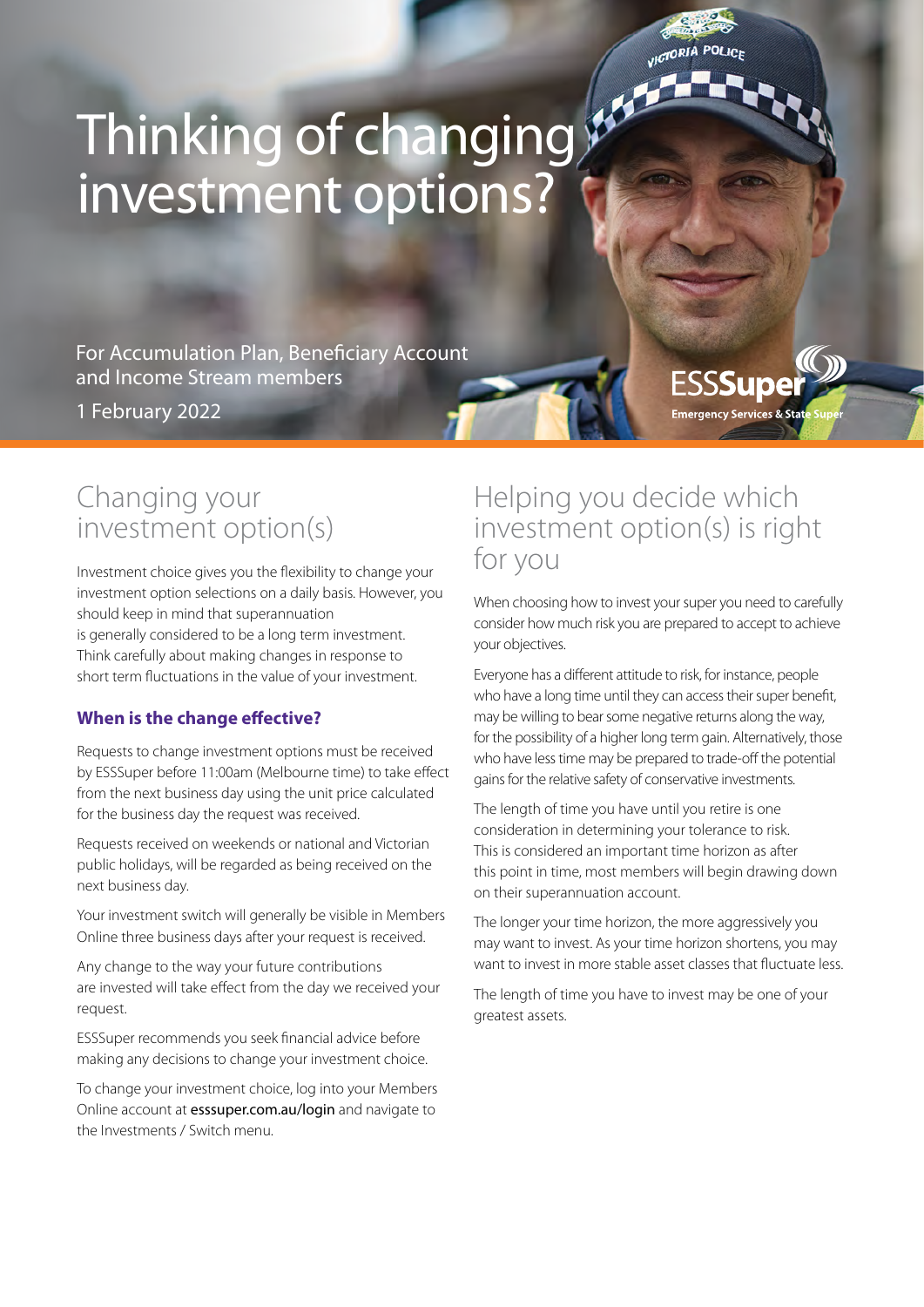# **1. Super is a long term investment**

Superannuation is designed to help you grow your retirement savings over your working life. And even in retirement you could have a further 20 to 30 years to invest. So, it's important to focus on the returns from your investments over the long term. Generally, your investment returns should be assessed over 5 or 10 years, or even longer.

#### **2. Think carefully before making any investment decisions**

Ups and downs in share markets are a normal part of the investment cycle. History shows that after periods of poor performance, markets often 'bounce back'. During these volatile times, the temptation is to change options. However, investors who move out of the market when shares fall run the risk of missing out on significant gains when markets recover. Experienced investors understand that it pays to stay focussed on their long term goals.

# **3. Don't chase higher returns**

History shows that if you start switching investment options to chase higher returns, you may not end up any better off than if you had remained in the option you had. Studies show it is nearly impossible to pick the top or bottom of investment markets at any point in time. In attempting to do so, you could end up losing even more money.

#### **4. Over the long term, on average, the share market outperforms cash**

While it may seem like a good idea to switch to conservative asset classes like cash and fixed interest in a market downturn, this strategy is not without risk. One risk is that inflation will erode the purchasing power of your savings.

#### **5. Don't underestimate the benefits of a well diversified investment strategy**

Diversification allows you to reduce some of the levels of risk created by investment market movements. By spreading your investments across a number of asset classes, you can reduce the reliance on a single asset class performance. Diversification helps to balance a drop in the value of one asset class by a gain in another.

### **6. Get the right advice**

If you're not sure what investment option(s) you should have your super in, you may want to consider seeking professional advice. ESSSuper has an arrangement with Link Advice Pty Ltd (AFSL No. 258145) to provide financial advice to ESSSuper members. Personal financial advice takes into consideration your personal financial circumstances and objectives. ESSSuper Financial Advisers will provide advice that is in your best interests whilst ESSSuper Member Education Consultants can provide information but not advice. To organise an appointment call 1300 650 161 (emergency services members) or 1300 655 476 (state super members).

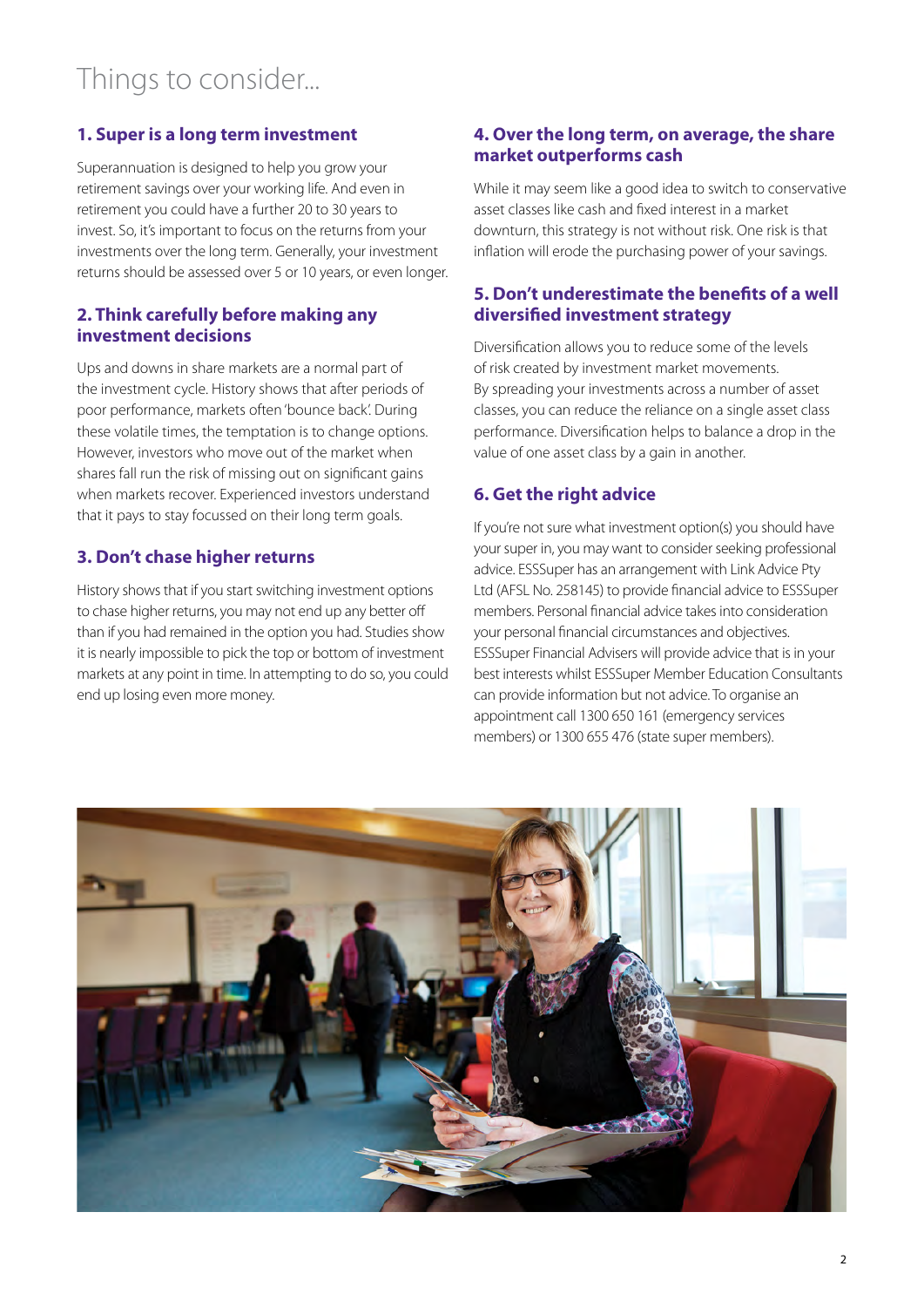# Risk Profile Questionnaire

The following risk profile questionnaire can help you to understand the type of investor you are and the level of risk you are comfortable with. It only takes a few minutes and can help you to decide which investment option(s) to choose for your super.

Simply write the number corresponding to the answer you are most comfortable with in the space provided in the results section (page 4). This will give you a total score which corresponds to a Risk Profile Classification.

#### **Question 1 - Keeping in mind your primary goals, what is your investment time frame, or how long do you expect this money will remain invested?**

| Score          | Preferences          |
|----------------|----------------------|
|                | $0 - 3$ years        |
| $\overline{2}$ | $4 - 10$ years       |
| 3              | Longer than 10 years |

#### **Question 2 - Keeping in mind that the higher the return the higher the risk, what return do you reasonably expect to receive from your investments?**

| Score          | Preferences  |
|----------------|--------------|
| $\overline{1}$ | Less than 5% |
| 2              | $5 - 8%$     |
| $\overline{3}$ | Above 8%     |

#### **Question 3 - Assuming you have an amount of money to invest, how would you invest it?**

| Score          | <b>Preferences</b>                                                                                                                        |
|----------------|-------------------------------------------------------------------------------------------------------------------------------------------|
|                | The safety of my money is my primary objective. I would rather have a low rate of return than risk the loss of any part of my<br>capital. |
| 2              | want my investment capital to remain relatively stable.                                                                                   |
| 3              | I am willing to accept some short term fluctuations so as to achieve probable higher long term returns.                                   |
| $\overline{4}$ | In order to receive the maximum return on my investment, I am willing to accept a higher degree of risk.                                  |

# **Question 4 - With regard to tax, what are you prepared to accept in order to meet your goals?**

| Score          | <b>Preferences</b>                                                                                                                                     |
|----------------|--------------------------------------------------------------------------------------------------------------------------------------------------------|
|                | Security of capital is my primary concern - tax is a secondary issue to me.                                                                            |
| 2              | Stable reliable capital value and returns with some tax savings if possible.                                                                           |
| 3              | If I could achieve a tax effective income, I would accept some additional risk and the possibility of a small reduction in value<br>from time to time. |
| $\overline{4}$ | My primary aim is to minimise tax and I am prepared to accept much higher risk to achieve this.                                                        |

#### **Question 5 - How concerned are you that the growth in the value of your assets exceeds the rate of inflation?**

| Score          | <b>Preferences</b>                                                                                             |
|----------------|----------------------------------------------------------------------------------------------------------------|
|                | Not concerned – do not see inflation as a problem for me.                                                      |
| 2 <sup>7</sup> | Concerned – assets must grow at a minimum, in line with inflation.                                             |
|                | Highly concerned – asset growth must exceed the inflation rate so that my real purchasing power is maintained. |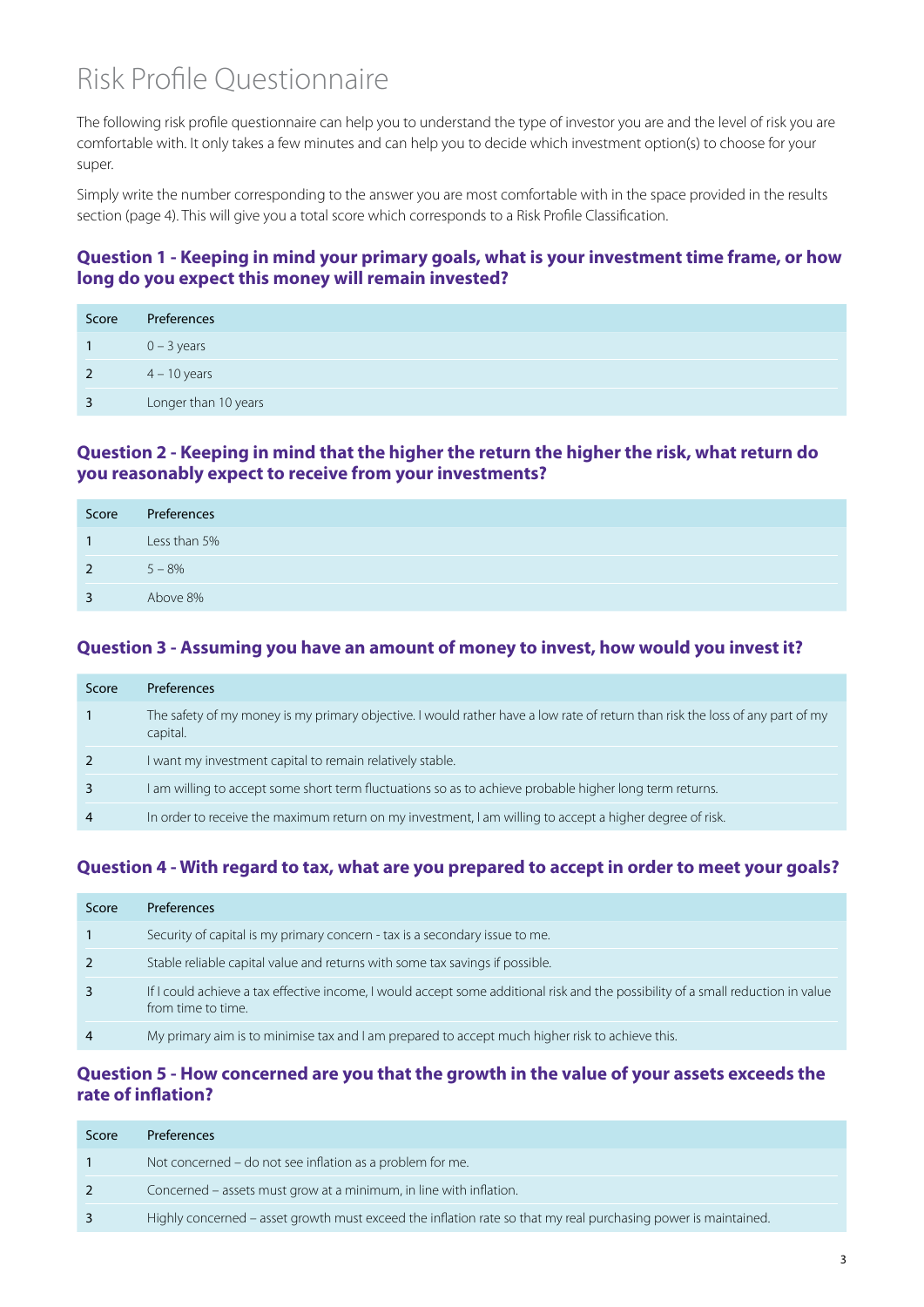### **Question 6 - Have you ever invested in shares, Government bonds or managed funds?**

| Score          | <b>Preferences</b>                                                                                                   |
|----------------|----------------------------------------------------------------------------------------------------------------------|
|                | No, but if I had, the fluctuations would make me uncomfortable.                                                      |
| 2              | Yes, I have, but I was uncomfortable with the fluctuations despite the potential for higher returns.                 |
| 3              | No, but if I had, I would be comfortable with the fluctuations in order to receive the potential for higher returns. |
| $\overline{4}$ | Yes, I have and I felt comfortable with the fluctuations in order to receive the potential for higher returns.       |

# **Question 7 - How would you react if your long term investments declined by 10% in one year?**

| Score          | <b>Preferences</b>                                                                                                |
|----------------|-------------------------------------------------------------------------------------------------------------------|
|                | I can't accept any declines in the value of my investments.                                                       |
| 2              | I generally invest for the long term but would be concerned with this decline.                                    |
| 3              | If the income I received didn't change I would not be too concerned about my capital declining in the short term. |
| $\overline{4}$ | I invest for the long term and would accept these fluctuations due to short term market influences.               |

# **Question 8 - Which of the following statements describe your feelings towards a chosen investment?**

| Score          | <b>Preferences</b>                                                                                           |
|----------------|--------------------------------------------------------------------------------------------------------------|
|                | My preference is for investments that are very low risk.                                                     |
| $\overline{4}$ | I prefer to invest mostly in low risk investments with 20% - 40% of my portfolio in higher risk investments. |
| 6              | I prefer to invest in a balanced portfolio (e.g. between 40% - 60% in growth or defensive assets).           |
| 8              | I prefer to invest for higher returns but retain 20% - 40% in low risk investments.                          |
| 10             | I can accept fluctuations in capital value to achieve higher long term returns.                              |

# Risk Profile Questionnaire Results

| Question               | $\mathbf{1}$ | $\overline{2}$           | $\overline{3}$                   | $\overline{4}$ |
|------------------------|--------------|--------------------------|----------------------------------|----------------|
| Write your scores here |              |                          |                                  |                |
|                        |              |                          |                                  |                |
| If your score range is |              |                          | Then your Risk Classification is |                |
| 9 to 12                | Low Risk     |                          |                                  |                |
| 13 to 17               | Cautious     |                          |                                  |                |
| 18 to 22               | Moderate     |                          |                                  |                |
| 23 to 27               | Balanced     |                          |                                  |                |
| 28 to 32               | Growth       |                          |                                  |                |
| $33+$                  |              | <b>Highly Aggressive</b> |                                  |                |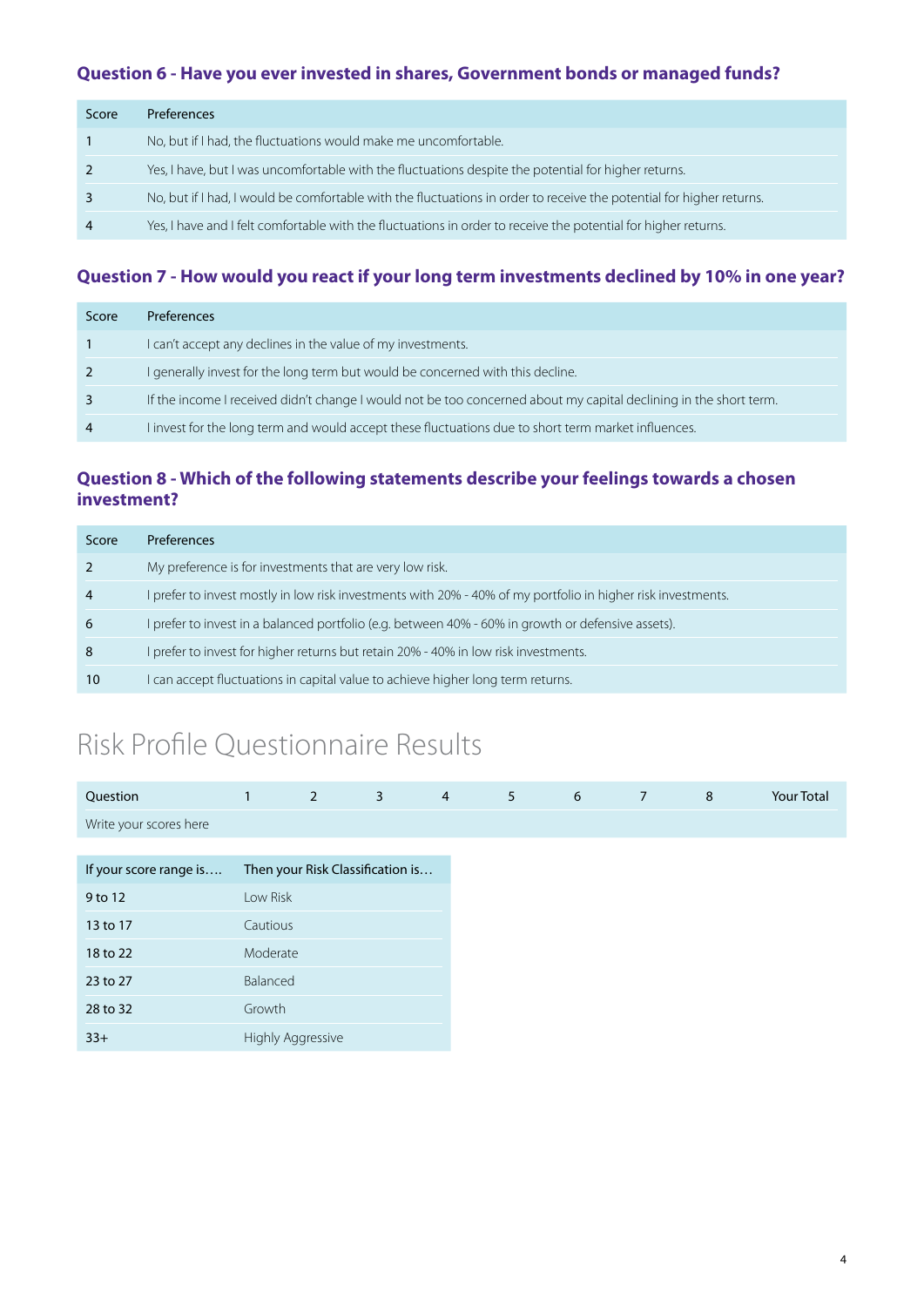# Definition of risk classifications

The answers you have provided mean you can be broadly grouped into one of the six risk classifications outlined above. A definition of each of these classifications is shown below. It should help to assist you in the development of an investment strategy that will help in meeting your financial and lifestyle objectives.

### **Low Risk**

Low Risk investors do not wish to take any investment risk. Their priorities are the safeguarding of their investment capital. They are prepared to sacrifice higher returns for peace of mind. If this is your risk profile, your investment strategy could be 100% exposure to defensive assets e.g. cash and defensive fixed income (credit, property, multiasset strategies and infrastructure also partially defensive).

*You may like to consider our Cash option.*

### **Cautious**

Cautious investors are prepared to accept a small amount of risk. Their priority remains the preservation of capital over the medium to long term. They may have some understanding of investment markets; however they cannot afford to take any chances with their capital. If this is your risk profile, your investment strategy could be 15% growth assets (e.g. shares, property and alternative strategies) and 85% defensive assets (cash and defensive fixed income).

*You may like to consider our Defensive option.*

#### **Moderate**

Moderate investors have some understanding of investment market behaviour and can accept some short term risk to their capital. They do not wish to see all of their capital eaten away by tax and inflation and are prepared to take a small short term risk in order to gain longer term capital growth. The most appropriate investment strategy is 35% growth assets (e.g. shares, property and alternative strategies) and 65% defensive assets (cash and defensive fixed income).

*You may like to consider our Conservative option.*

#### **Balanced**

Balanced investors are seeking a greater growth component in their investments to protect their capital. They remain cautious towards taking high levels of risk; however their general understanding of investment markets enables them to feel comfortable with some short term risk. Their priority is consistent capital growth with some income to smooth returns. The most appropriate investment strategy is to balance the exposure to growth and defensive assets with 60% growth assets (shares and property alternative (group 2)), and 40% defensive assets (cash and defensive fixed income).

### **Growth**

Aggressive investors understand the movement of investment markets. They are most interested in maximising long term capital growth, although they do not wish to make unbalanced investment decisions. They are happy to sacrifice short term safety in order to maximise long term capital growth. The most appropriate investment strategy is a higher allocation to growth assets (approximately 80%) growth assets (e.g. shares, property and alternative strategies) and 20% defensive assets (cash and defensive fixed income).

*You may like to consider our Growth option.*

# **Highly aggressive**

Highly aggressive investors may be prepared to experience levels of high market volatility in pursuit of the highest long term capital growth investment. They are most interested in reducing their taxable income and have an understanding of the behaviour of investment markets. The most appropriate investment is up to 100% growth assets (e.g. shares).

*You may like to consider our High Growth option which has 95% growth assets.*

If you consider that it is more important to have lower fees than the active management of your portfolio option to reduce risk,

*You may like to consider our Basic Growth option.*

If you consider that investment in ethical companies is more important than strategic investment across a range of investment sectors,

*You may like to consider our Ethically Minded option.*

#### **If your risk classification is lower than Highly Aggressive, you may consider other investment options**

Should your risk classification be lower than Highly Aggressive, and you believe lower fees to be more important than the active management of your portfolio option, other investment options may be considered. Talk to one of our Member Education Consultants or refer to the *Investment Guide (AP.3)*, *Investment Guide (BA.1)* or the Investment choice section of the *ESSSuper Income Streams Product Disclosure Statement* depending on which product you are in, available on our website at esssuper.com.au/pds. If you have a Retirement Income Stream, you will have access to our AssistMe tool through Members Online where you can compare other strategies.

*You may like to consider our Balanced option.*